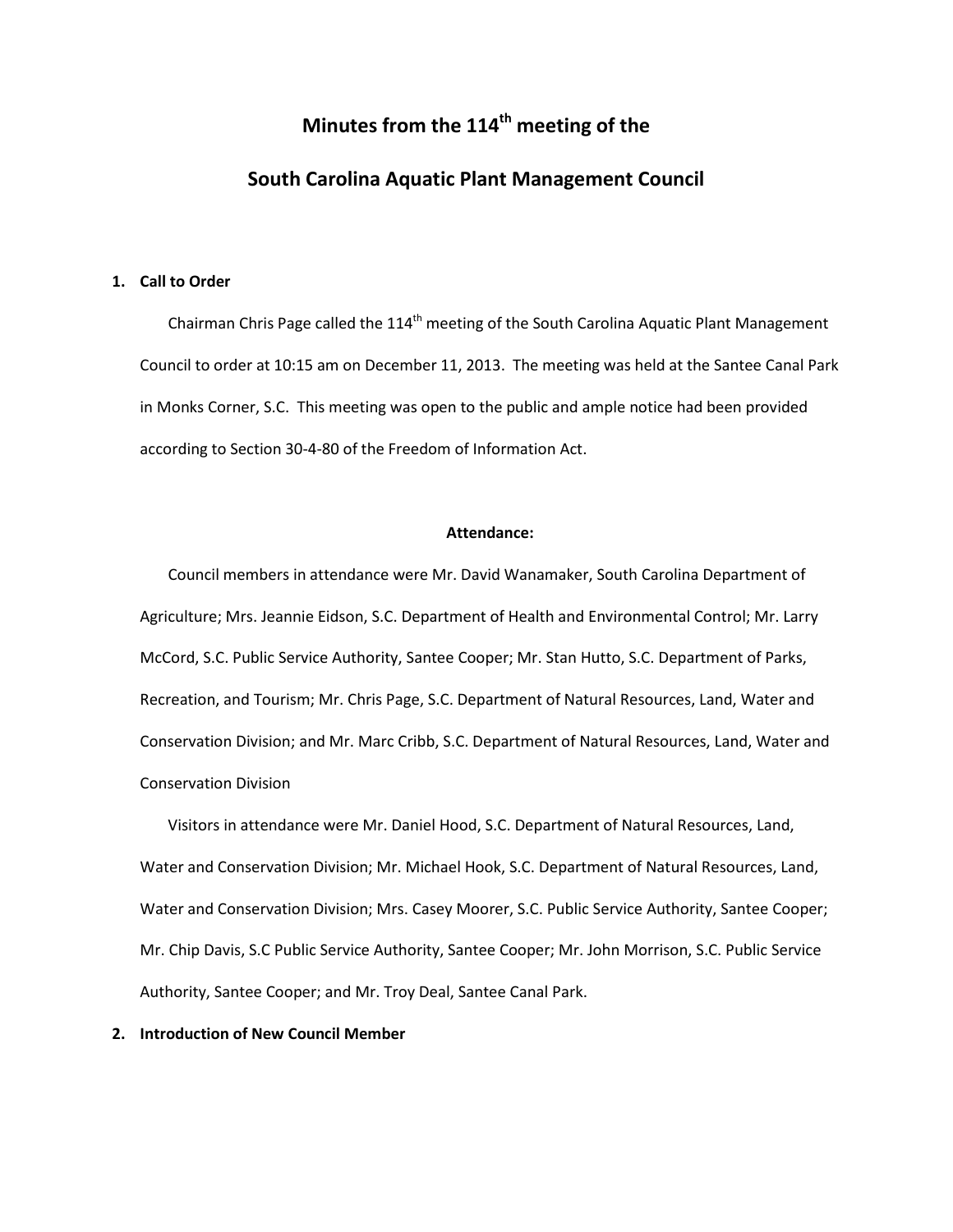Mr. Chris Page introduced the newest member of the Aquatic Plant Management Council, Mr. David Wanamaker of S.C. Department of Agriculture. Mr. Page gave Mr. Wanamaker the floor to introduce himself and inform the council of his background. Mr. Page informed Mr. Wanamaker of the structure and functions of the Aquatic Plant Management Council to include: planning of aquatic plant management activities on public water bodies; approval of such management practices; allowing for public input on proposed aquatic plant management practices; and summary of past aquatic plant management practices.

# **3. Minutes of the 113th Council Meeting**

Mr. Page presented the minutes of the  $113<sup>th</sup>$  Aquatic Plant Management Council meeting for review. Mrs. Jeannie Eidson requested to reword the last sentence of Pg.3, section B so that it reads "public comments have exhibited an improved awareness of the major issues" to convey the apparent growth in knowledge that the public has exhibited through its questions. After a short discussion between the board members Mrs. Eidson moves to accept the 113<sup>th</sup> meeting minutes with the changes requested and Mr. Hutto seconds. The motion to accept the  $113<sup>th</sup>$  meeting minutes with requested changes carried by unanimous vote.

## **4. Review of 2013 Aquatic Plant Management Activities**

# **A) Review of Santee Cooper Applications**

Mr. Chip Davis presented Santee Cooper's aquatic plant management totals for 2013 to date. 5,302 acres of aquatics have been treated on Santee Cooper lakes for a total of \$841,440. 114,000 grass carp were stocked in the Santee Cooper lakes during 2013 for a total of \$568,860. Total expenditures on the Santee Cooper lakes for control of aquatic species totaled \$1.4 million. Three invasive species: water hyacinth, crested floating heart, and hydrilla accounted for 94% of all herbicide applications performed by Santee Cooper. Approximately 4,600 acres of water hyacinth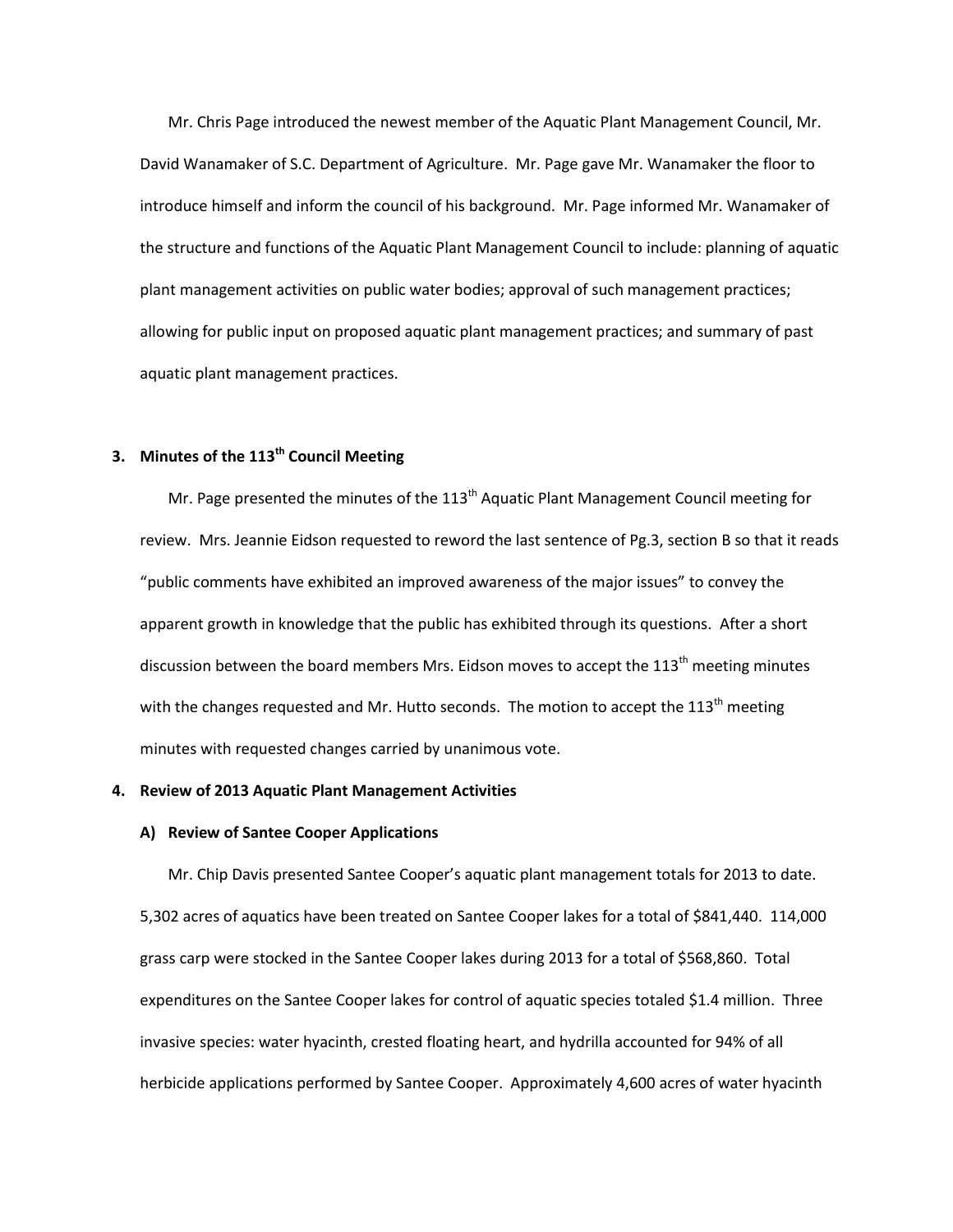have been treated at a cost of \$530,000; 308 acres of crested floating heart were treated, and 64 acres of hydrilla were treated. Mr. Davis briefly discussed some of the factors that controlled the amounts and types of aquatic plant control implemented by Santee Cooper in 2013 including: environmental factors, budget shortfalls, and vegetation which was not treated in previous years.

# **B) Sterile Grass Carp Certification Fee**

Mr. McCord shared his thoughts on the \$1/fish fee charged by SCDNR for triploid grass carp certification. Mr. McCord's comments were greeted by a brief discussion with Mr. Page, concerning: viewpoints on the fee; where the revenue is and can be spent; and modes through which the revenue could assist aquatic plant management programs. Mr. Page made comments on SCDNR's assistance to Santee Cooper through the WMA work performed around the Santee Cooper lakes. Mr. Page then opened the floor to Mr. Hook for an overview of SCDNR's aquatic plant management activities during 2013.

# **C) Review of SCDNR Applications**

Mr. Hook reported SCDNR had treated a total of 1,337 acres during 2013 for a total of \$238, 337. Mr. Page pointed out that the total of \$238, 337 spent by SCDNR represented both herbicide applications as well as grass carp stocking in several locations. Sterile grass carp were stocked by SCDNR in five locations including: 850 fish in Goose Creek Reservoir, Goose Creek; 750 fish in Lake Monticello Recreation Lake, Jenkinsville; 2000 fish in Lake Prestwood, Hartsville; 200 fish in Mountain Lake, Chester; and 200 fish in Lake Bowen, Spartanburg. Mr. Hook reported that SCDNR has taken on the Santee Cooper WMA's leased by SCDNR, and thanked Mr. Davis for his advice regarding the treatment of these new areas. DNR took on another lake in 2013, Lake Prestwood, located in Hartsville, SC. Lake Prestwood received granular and foliar herbicide work, as well as a stocking of sterile grass carp. Only 4 acres of phragmites was treated in 2013, and no helicopter application was conducted. SCDNR was proud to report that the Woodstock area treatments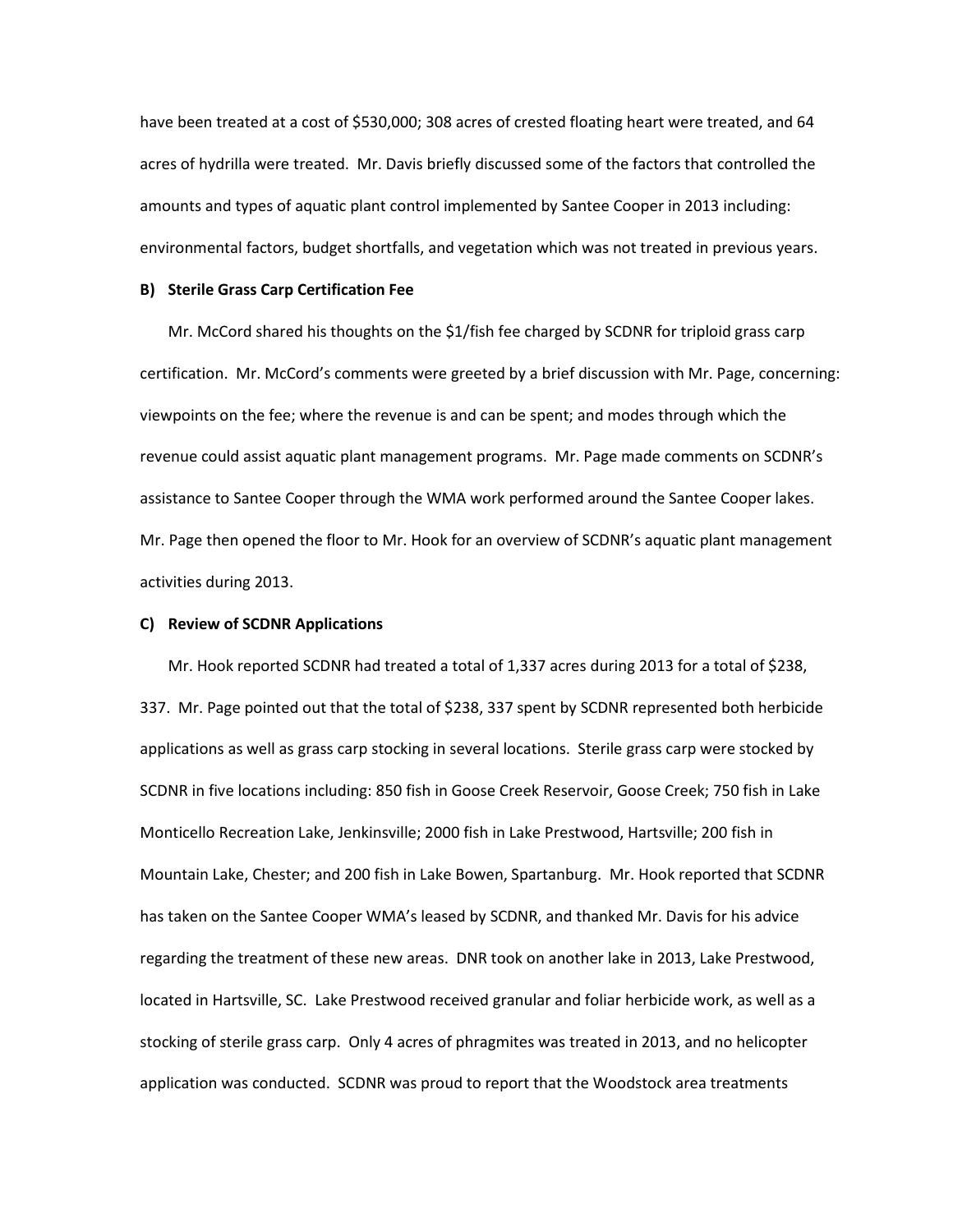appear to have had a large impact on numbers of nesting pairs for treated areas. Island apple snail treatments continued during 2013, showing similar results as years past. Mr. Page reports that island apple snail populations were only removed in ponds that were otherwise maintained for vegetation and water quality. Mr. Hook made note that Back River Reservoir was the main area of work during 2013 due to high water levels, backwater flushing, and large amounts of water hyacinth.

# **D) Overview of Avian Vacuolar Myelinopathyn (AVM)**

Mr. Page detailed the history and effects on avian vacuolar myelinopathy (AVM) with regards to Lake Thurmond and its local decline of bald eagle population. Mr. McCord drew correlations between the Corp of Engineers' refusals to treat the hydrilla or algae growing on it that cause AVM and the die off of bald eagles around Lake Thurmond. He pointed out that in most other areas where AVM has been documented; treatment of the hydrilla has put an end to its effects.

#### **5. Preliminary Plans for 2014**

#### **A) SCDNR Goals for 2014**

Chairman Page began the discussion of the preliminary plan for 2014, mentioning the proposed 1,100 sterile grass carp to be stocked in the lake and the possible public opposition that the stocking may face. Phragmites will be a major target beginning in the spring of 2014, since much of the necessary treatment areas were missed in 2013 due to a lack trained personnel. The goal for the next year or two, is to have phragmites at a manageable level for local property managers to treat it on a local need basis. Mr. Page mentioned that he has sent a revised version of title 50 to the Wildlife and Freshwater Fisheries section of SCDNR for consideration. The revisions are to include water lettuce, crested floating heart, giant salvinia, and phragmites on the invasive weeds list.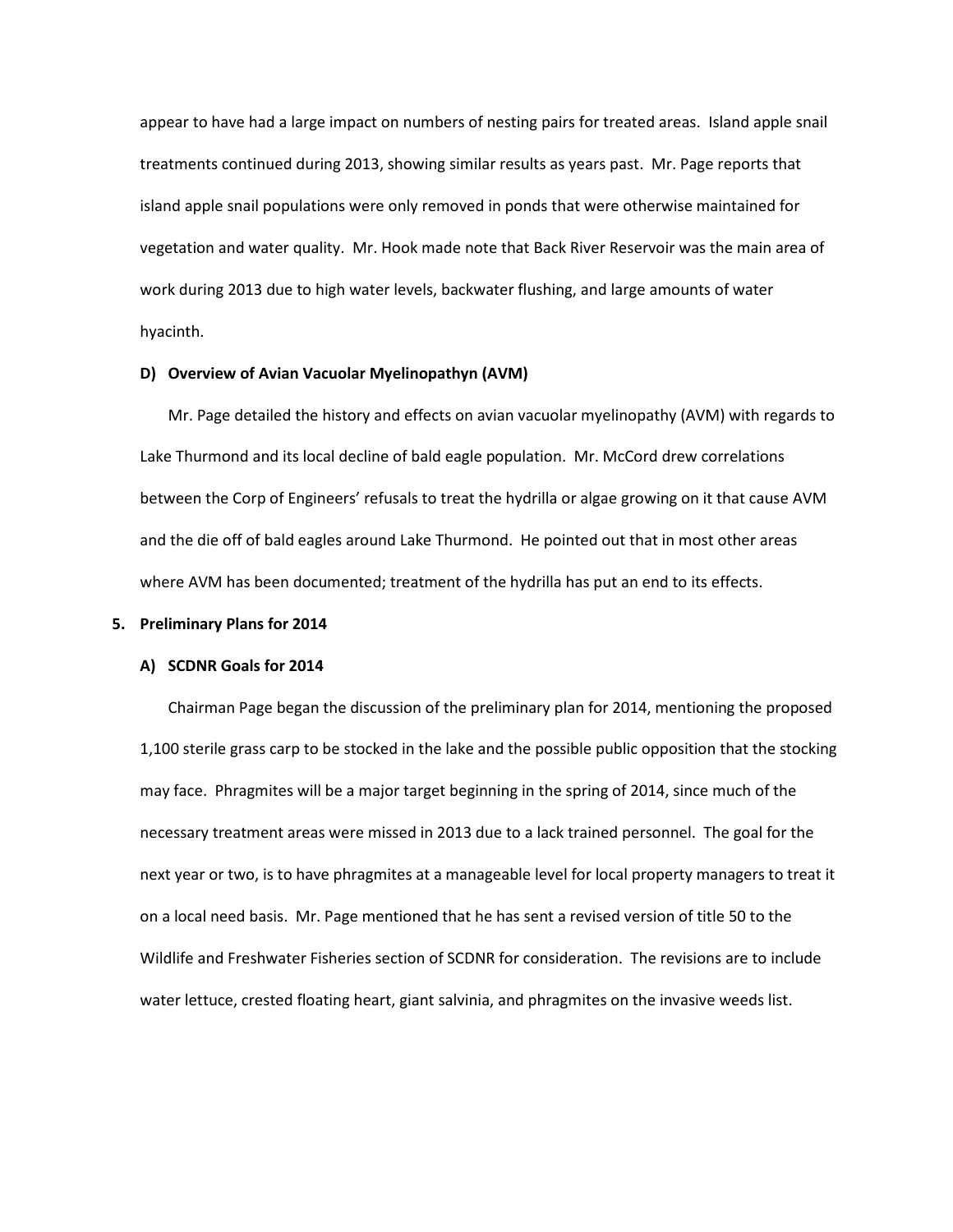### **B) Suggestions for the 2014 Aquatic Plant Management Plan**

Chairman Page asked the council for suggestions on how to streamline the annual plan for 2014. Mr. McCord suggested that details of treatment rates within label recommendations may not be necessary for general public knowledge. He did suggest that a listing of which herbicides were used to treat specific species of plants, should remain as a useful aid to the general public. Mrs. Eidson suggested that an appendix section be added with average rates based on species, so that no specific rates need to be listed in each section. Mr. Hutto and Mr. McCord suggested that an appendix be included with information on reference sources for herbicide application rates, based on label recommendations for specific environmental conditions and species. All board members agreed that detailed treatment rates for each site and species may not be necessary to include in the plan, however; a reference appendix should be included to provide managers with a source for specific rates based on species and environmental conditions. Mrs. Eidson suggested that in addition to a label resource appendix, contact information for the Aquatic Nuisance Species Group should also be included for specific rates used within each site.

#### **C) Record Keeping and Information Available to the General Public**

Mr. Page discussed SCDNR's system of record keeping for herbicide application with Mrs. Eidson. He explained that all of DNR's application information is stored and compiled in ARC GIS documents. Mrs. Eidson suggested that all of this information should be made available to the public, and Mr. Page explained that the Aquatic Nuisance Species Program does not have administrative control over changing or adding information to DNR's webpage. Mr. McCord briefly outlined the hosted site that Santee Cooper uses to maintain and make their application records public.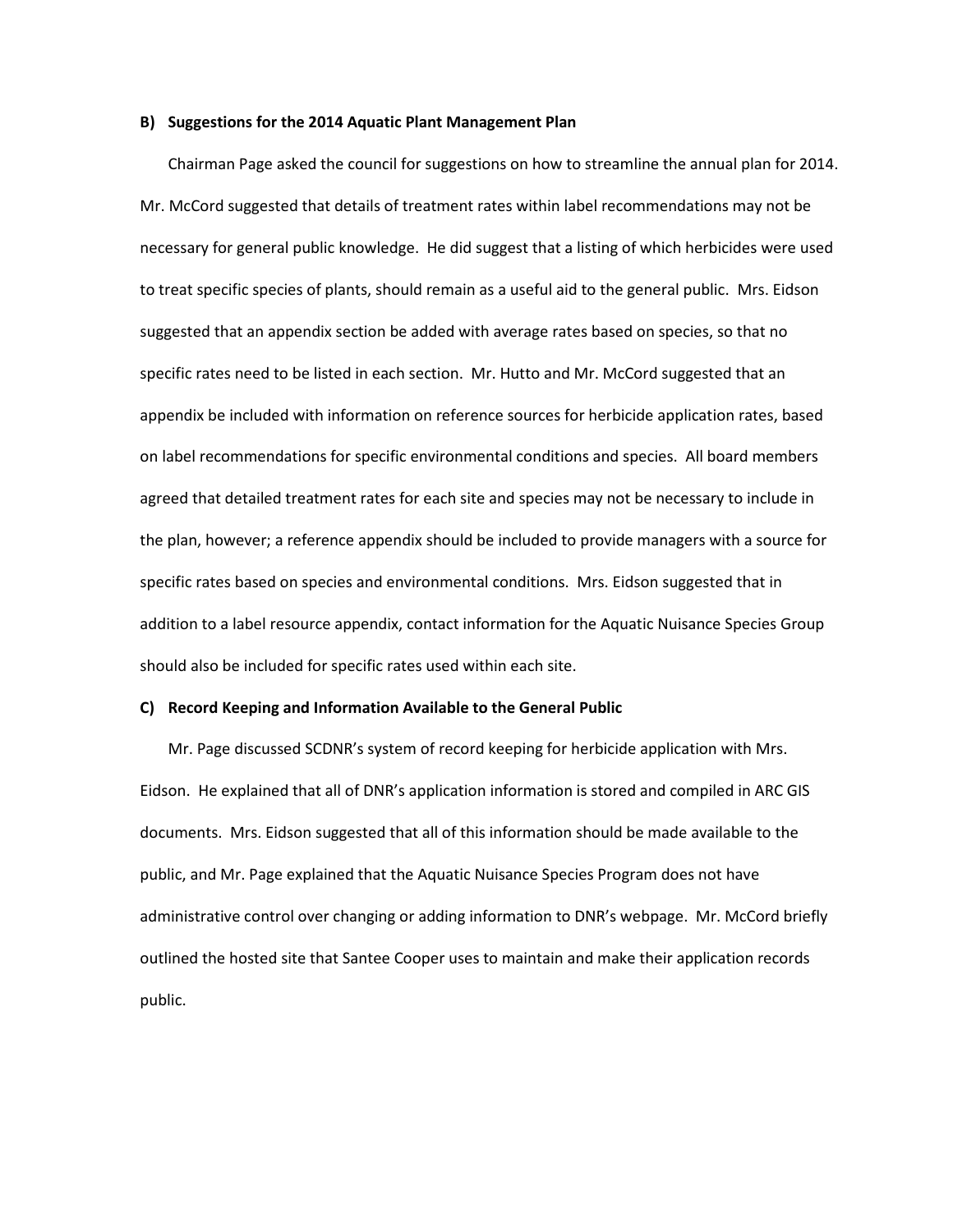### **D) Grass Carp Stocking on Santee Cooper Lakes for Management of S.A.V.**

Mr. McCord discussed the increase in water flow and turbidity during 2013 and its apparent negative effect on hydrilla as well as native submersed vegetation. Mr. McCord also stated that with regards to the 2014 and future annual plans, grass carp stocking in Santee Cooper should never be listed as zero, so that a maintenance level of carp can be maintained despite changing environmental variables. Mr. Page reinforced Mr. McCord's statements by recommending that the council show caution with the verbiage used in the plan so that Santee Cooper and SCDNR are not prevented from making the necessary adjustments to maintain control of hydrilla. A board wide discussion of sterile carp stocking and mortality regression followed the discussion of Santee Cooper's 2014 stocking plan. McCord mentioned that the agreement between DNR and Santee Cooper pertaining to the management goal of aquatic vegetation in the Santee Cooper lakes may need to be renewed.

# **6. 115th Meeting**

Chairman Page expressed that he will contact board members concerning the dates of the 115<sup>th</sup> and 116<sup>th</sup> meeting. He indicated that the required amount of time for public comments on the 2014 plan must elapse before the  $116<sup>th</sup>$  meeting can take place. Mr. Page stated that changes to the plan discussed in this meeting will be made to one section of the plan for board review then, upon approval, be made to the remainder of the plan within the next couple of years. Board members Mrs. Eidson and Mr. McCord agreed that because of the major changes proposed for the plan and the narrow time frame by which this years' plan must be published, the changes may have to be gradually made over the next year or two.

# **7. Call for Old and New Business**

No old or new business was brought before the board.

#### **8. Adjournment**